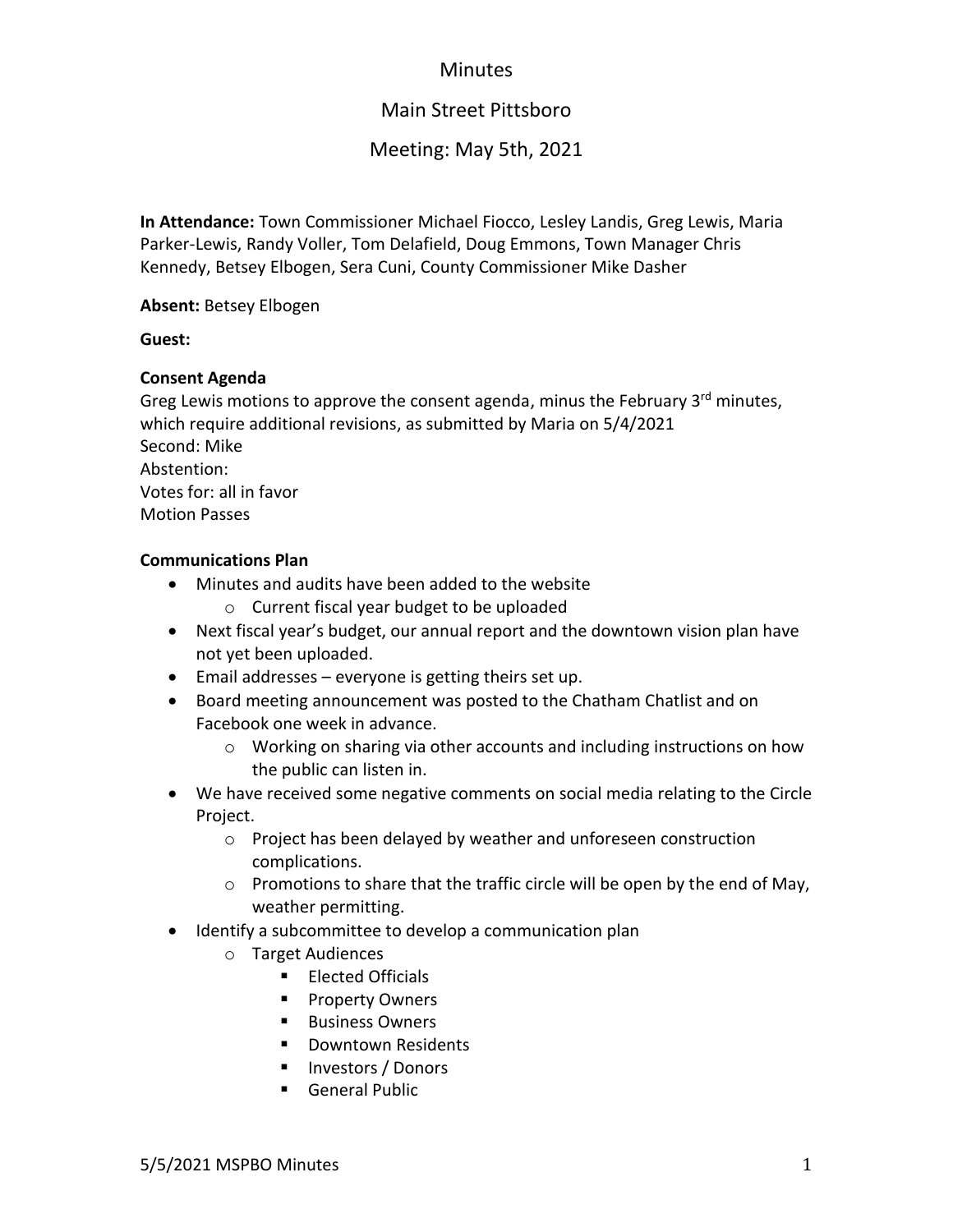- o What is the message we want to deliver? What is the frequency with which we want to communicate? What is the channel we want to communicate through?
- o Communication Committee
	- Maria, Doug, & some former subcommittee members (Lesley to provide recommendations)

## **Executive Director**

- We are quickly approaching the point at which we are required to have an executive director.
- General agreement this is needed.
- Need to add a category to the vetting process for candidates that "meet some of the qualifications and are recommended for an interview"
- Timing is an important consideration as it dictates in part what we're able to afford. Town and County funding amounts are still unclear.
	- o Town: a major issue is that we have not voted to submit a formal budget
		- A budget was presented at the Town budget retreat that did not reflect the budget that was approved by the Board.
		- Doug to circulate the updated budget that was presented at the Town budget retreat following this meeting.
		- Board will review one more time and vote via zoom meeting 5/8/21.
		- Town meets 5/10 and 5/24 for hearings on the budget. 5/24 the Town Commissioners will formally vote on it.
	- o County: Funding has been proposed to flow through the EDC but the model is still unclear.
		- Mike Dasher asks that we send a deliverable to the County that outlines the work we've done this last year. Deliverable we provided at our April Town update should fit the bill.

### **Business / Property Owners Update**

- One of the Town commissioners mentioned they would really like to see us hold the meeting.
- Other business owners have voiced their support of such a meeting.
- Currently, we have voted to not hold the meeting until August. Would we like to move it up to June?
	- o Common consensus is yes, it would be very worthwhile.
	- o Options:
		- Greg and Maria have volunteered Forest Hall has inside and outside space big enough to accommodate a crowd but is not in the district
		- Postal Fish has high ceilings but Monday/Tuesday would be the only options. Need to speak to the owner.
			- Greg to speak to the owner
		- **•** Community House in the district
	- o Subcommittee to explore location options: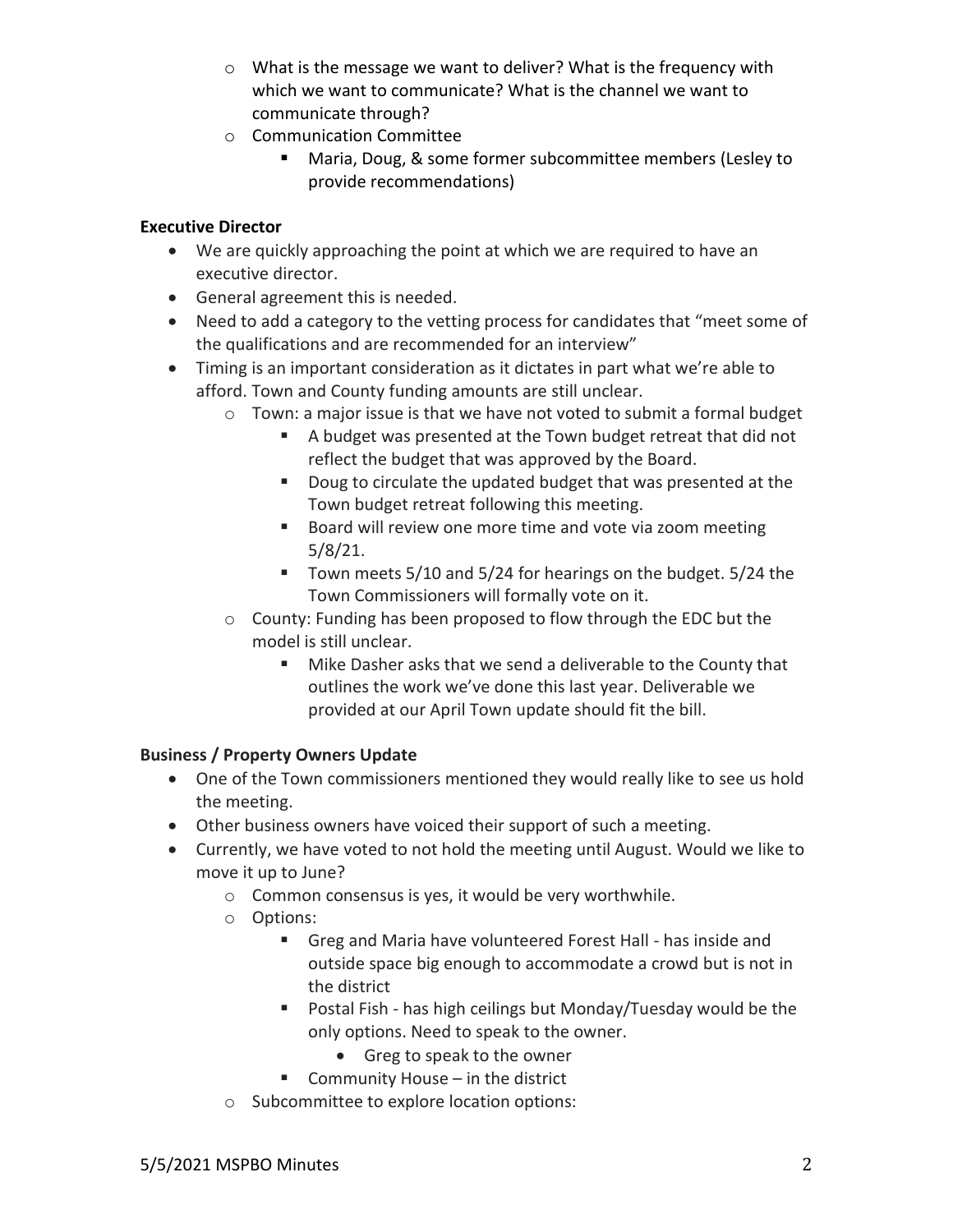- Sera & Greg
- **Timing:** Goal is June  $8^{th}$  or  $15^{th}$

## **Bylaws Change** – **Article IV: Section 2**

SECTION 2. Size and Terms. The number of directors of the Organization shall be fixed by the Board of Directors, but in no event shall be less than (3). Each director shall hold office for one year unless duly removed as prescribed in 2 of 10 Main Street Pittsboro, Inc. Article V. Each director must be reelected at the regular annual meeting

- Maria states the bylaws need refining. We should refine the bylaws section by section and then vote on all the changes at one time.
	- o The aforementioned section (section 2) is one of specific concern. It is uncharacteristic of boards that there are no term limits to the board members, as currently exists on this Board.
- Another way to do this would be to reimagine the organization as if we were starting again from scratch.
	- o For example, setting up a frequently asked questions, volunteer training, etc.
		- Before implementing a requirement that board members have term limits and all the founding / long serving board members cycle off, we need to document how far the board has come and what we've learned so that new members are empowered to keep pushing things forward in the same direction
	- o We need to start with the macro perspective.
- Action for the board: before the next meeting, everyone read through the bylaws, mission statement and think deeply about how the organization is structured and if/how we would like to see it changed in the future.

### **Board Recruitment**

Lesley motions for the Board to enter closed session. Second: Doug Abstention: Votes for: all in favor Motion Passes

Lesley motions for the Board to exit closed session. Second: Michael Abstention: Votes for: all in favor Motion Passes

Lesley motions to approve the applications of Michael Whitman & Kevin Maley to join the Board. Second: Doug Abstention: Votes for: all in favor